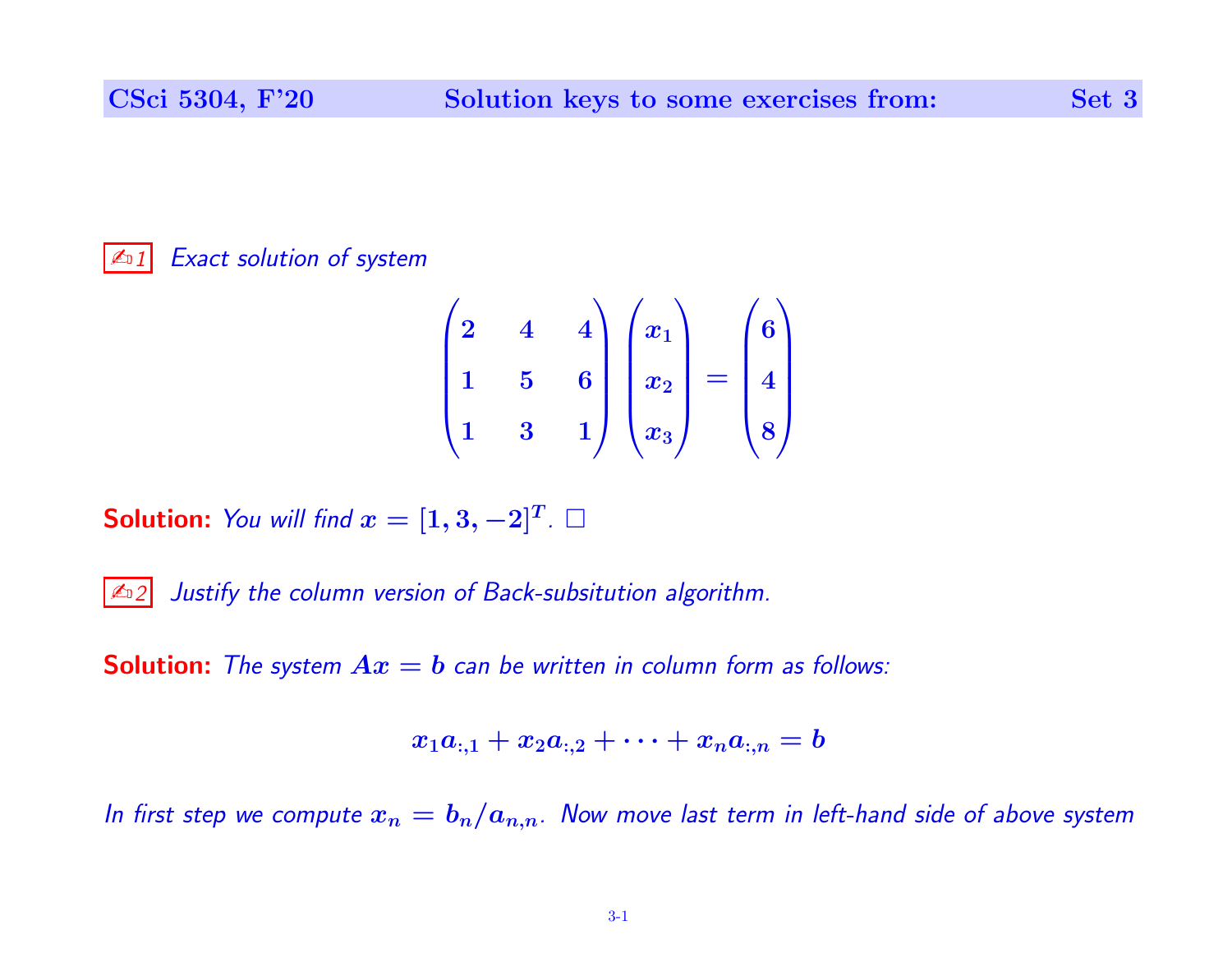to the right:

$$
x_1a_{:,1}+x_2a_{:,2}+\cdots+x_{n-1}a_{:,n-1}=b-x_na_{:,n}\equiv b^{(1)}
$$

This is a new system of  $n$  equations that has  $(n-1)$  unknowns and the right-hand-side  $b^{(1)}$ . The last equation of this system is of the form  $0 = 0$  and can therefore be ignored. Thus, we end up wih a system of size  $(n - 1) \times (n - 1)$  that is still upper triangular and we can repeat the above argument recursively.

 $\boxed{\mathbb{Z}_3}$  Exact operation count for GE.

## Solution:

$$
\begin{array}{l} T \ = \ \displaystyle \sum\limits_{k=1}^{n-1} \ \displaystyle \sum\limits_{i=k+1}^{n} (2(n-k)+3) \\ \ = \ \displaystyle \sum\limits_{k=1}^{n-1} \ (2(n-k)+3)(n-k) \end{array}
$$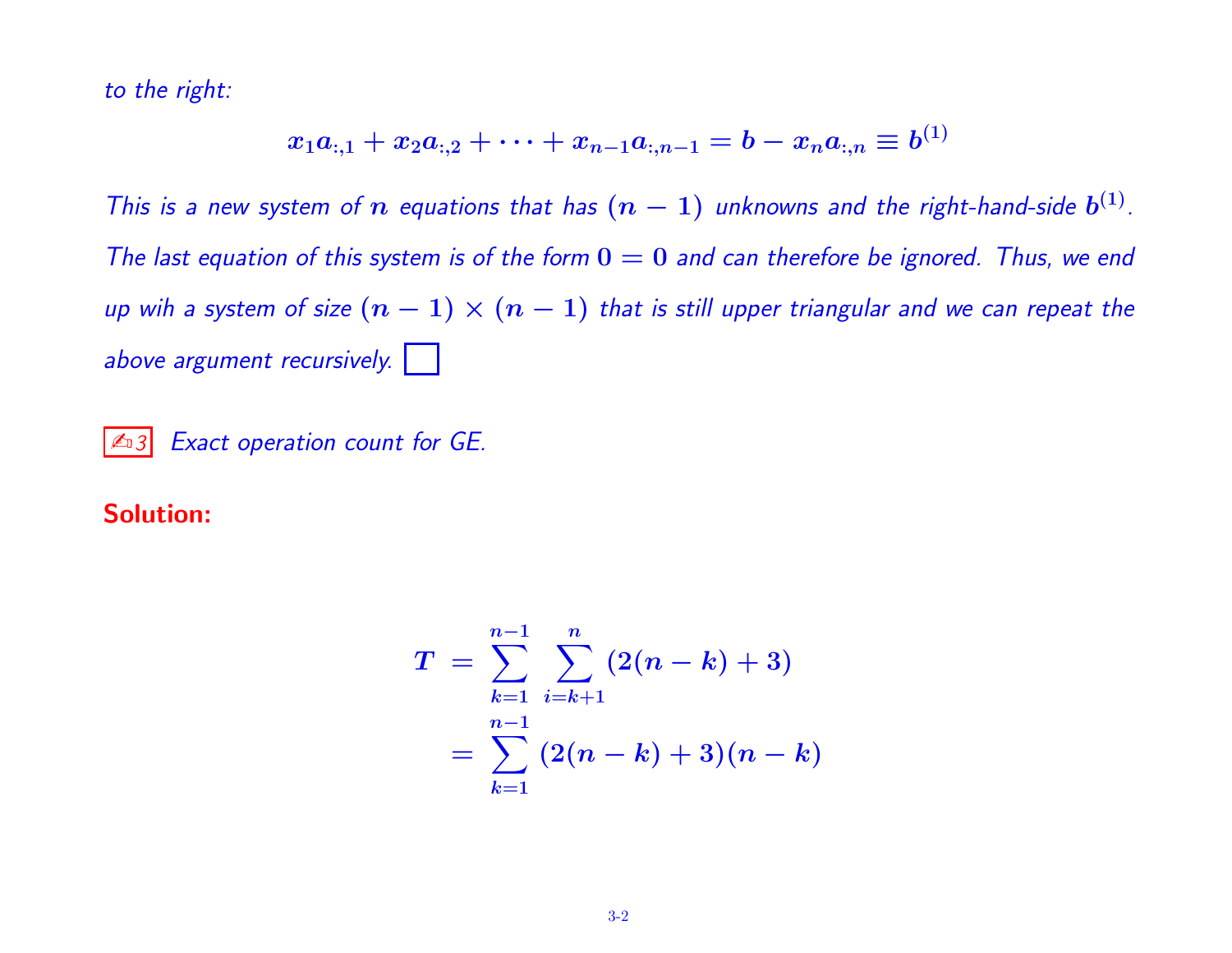$$
\begin{array}{l} T \ = \ 2 \sum\limits_{k=1}^{n-1} (n-k)^2 + 3 \sum\limits_{k=1}^{n-1} \ (n-k) \\qquad \ \ = \ 2 \sum\limits_{j=1}^{n-1} j^2 + 3 \sum\limits_{j=1}^{n-1} \ j \end{array}
$$

In the last step we made a change of variables  $j\,=\,n-k$  . Now we know that  $\sum_{k=1}^n k^2\,=$  $n(n+1)(2n+1)/6$  and  $\sum_{k=1}^n k=n(n+1)/2$  and so

<span id="page-2-0"></span>
$$
T = 2\frac{(n-1)(n)(2n-1)}{6} + 3 \times \frac{n(n-1)}{2}
$$
  
= ....  
= n(n-1)  $\left(\frac{2n}{3} + \frac{7}{6}\right)$  (1)

Finally observe the remarkable fact that the final expression  $(1)$  is always an integer (it has to be) no matter what (integer) value  $n$  takes.  $\square$ 

 $\mathbb{Z}_4$  Practical use: Show how to use the LU factorization to solve linear systems with the same matrix  $\bf{A}$  and different  $\bf{b}$ 's.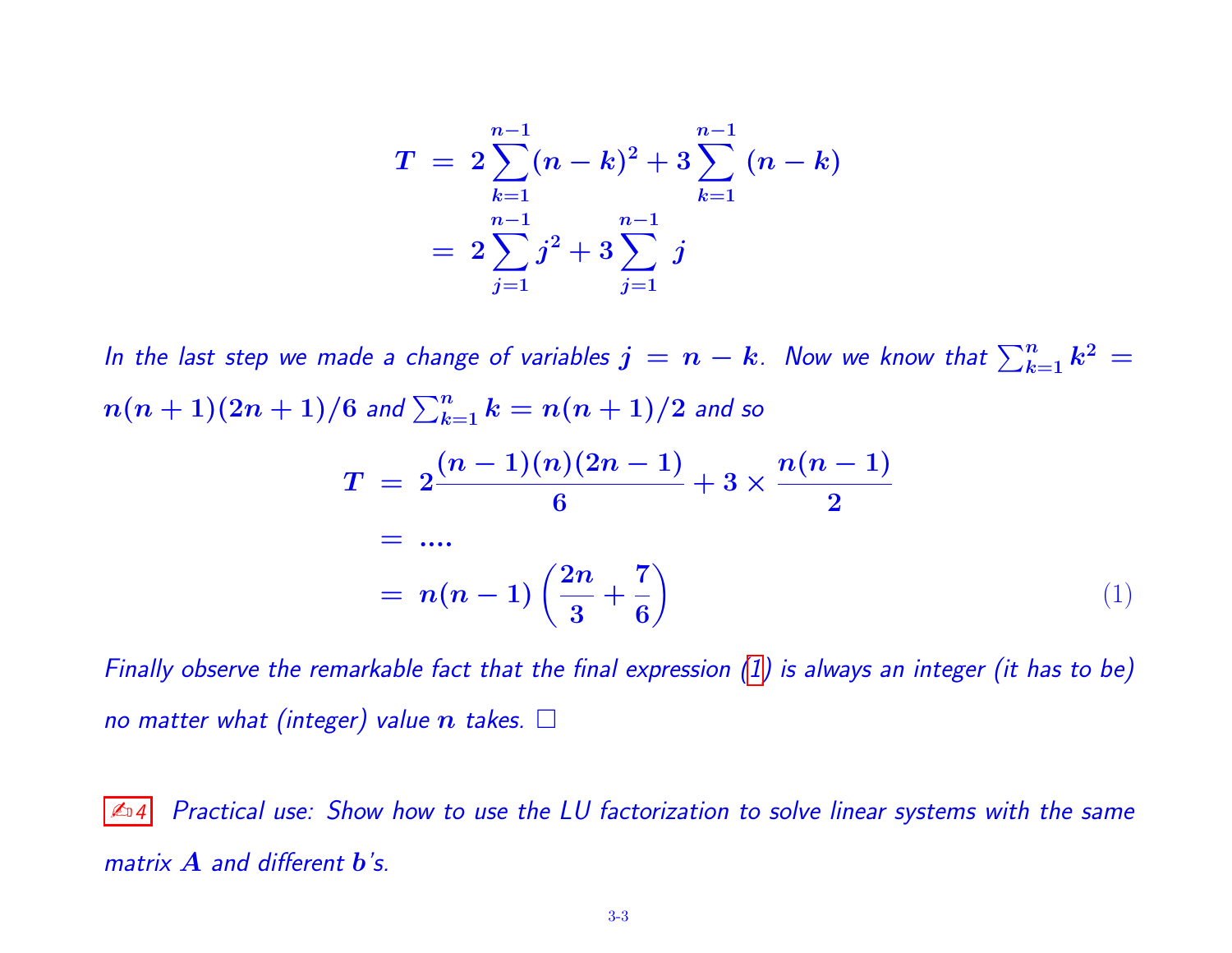**Solution:** If we have the LU factorization  $A = LU$  available then we can solve the linear system  $Ax = b$  by writing it as

$$
L\underbrace{(Ux)}_y=b
$$

So we solve for  $y: Ly = b$  then once y is computed we solve for  $x: Ux = y$ . This involves two triangular solves at the cost of  $n^2$  each instead of the  $O(n^3)$  cost of redoing everything with Gaussian elimination.

$$
\boxed{\text{4.5}\quad LU\text{ factorization of the matrix }A = \begin{pmatrix} 2 & 4 & 4 \\ 1 & 5 & 6 \\ 1 & 3 & 1 \end{pmatrix}}?
$$

Solution: You will find

$$
L = \begin{pmatrix} 1 & 0 & 0 \\ 1/2 & 1 & 0 \\ 1/2 & 1/3 & 1 \end{pmatrix} \quad U = \begin{pmatrix} 2 & 4 & 4 \\ 0 & 3 & 4 \\ 0 & 0 & -7/3 \end{pmatrix} \quad \Box
$$

 $\triangle$  6 Determinant of A?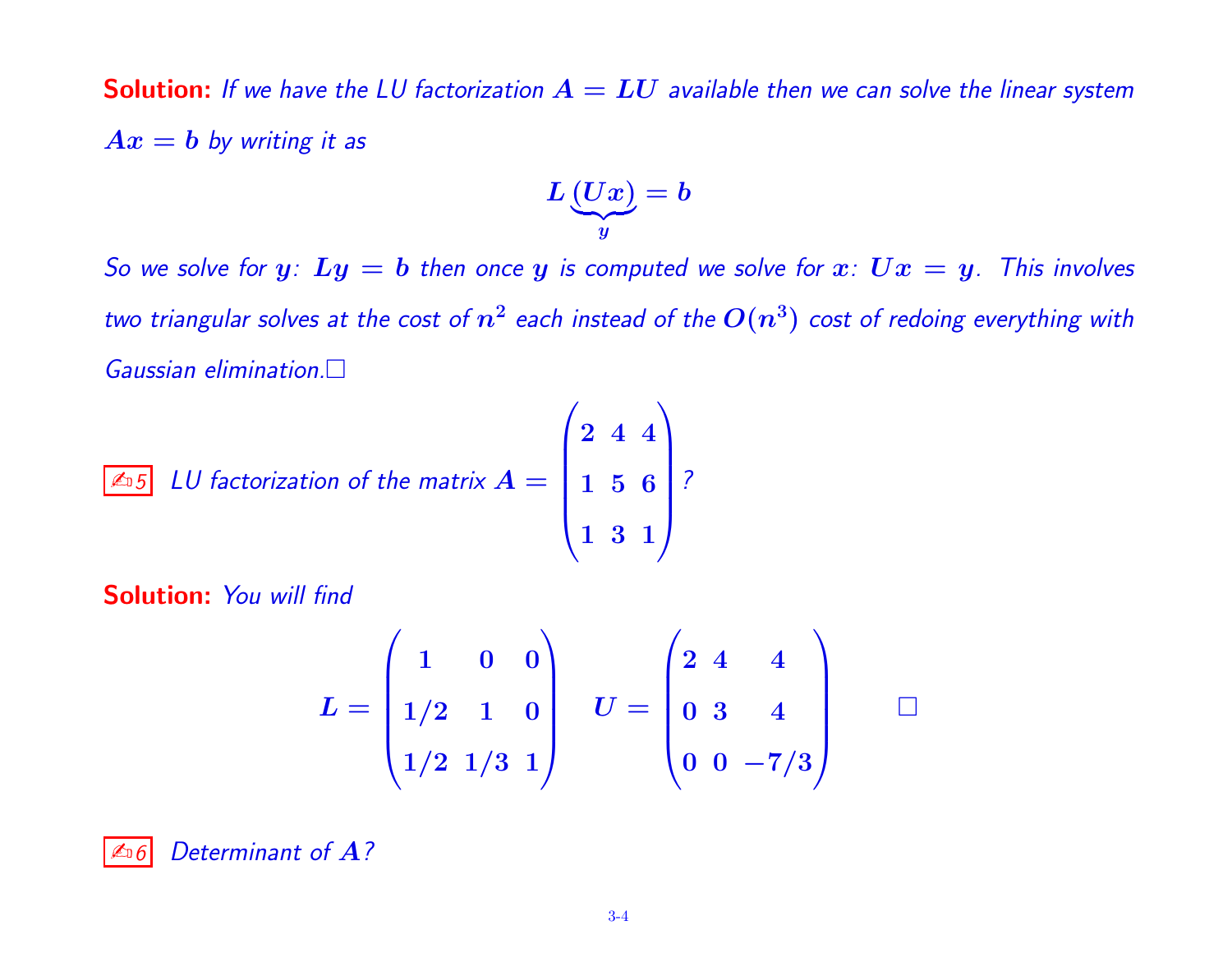## **Solution:** It is the determinant of U which is  $-12$ .

 $\mathbb{Z}_7$  True or false: "Computing the LU factorization of matrix  $A$  involves more arithmetic operations than solving a linear system  $Ax = b$  by Gaussian elimination".

Solution: The number of arithmetic operations is identical. (The LU factorization involves additional memory moves to store the factors - but these are no floating point operations) |

 $|\mathcal{L}_{B}$  Operation count for Gauss-Jordan. Order of the cost? How does it compare with Gaussian Elimination?

Solution: From the notes:

$$
T = \sum_{k=1}^{n-1} \sum_{i=1}^{n-1} [2(n-k)+3)] = \sum_{k=1}^{n-1} (n-1)[2(n-k)+3]
$$
  
=  $(n-1) \sum_{j=1}^{n-1} [2j+3]$   
=  $(n-1) [n(n-1)+3(n-1)]$   
=  $(n-1)^2(n+3) = (n-1)^3 + 4(n-1)^2$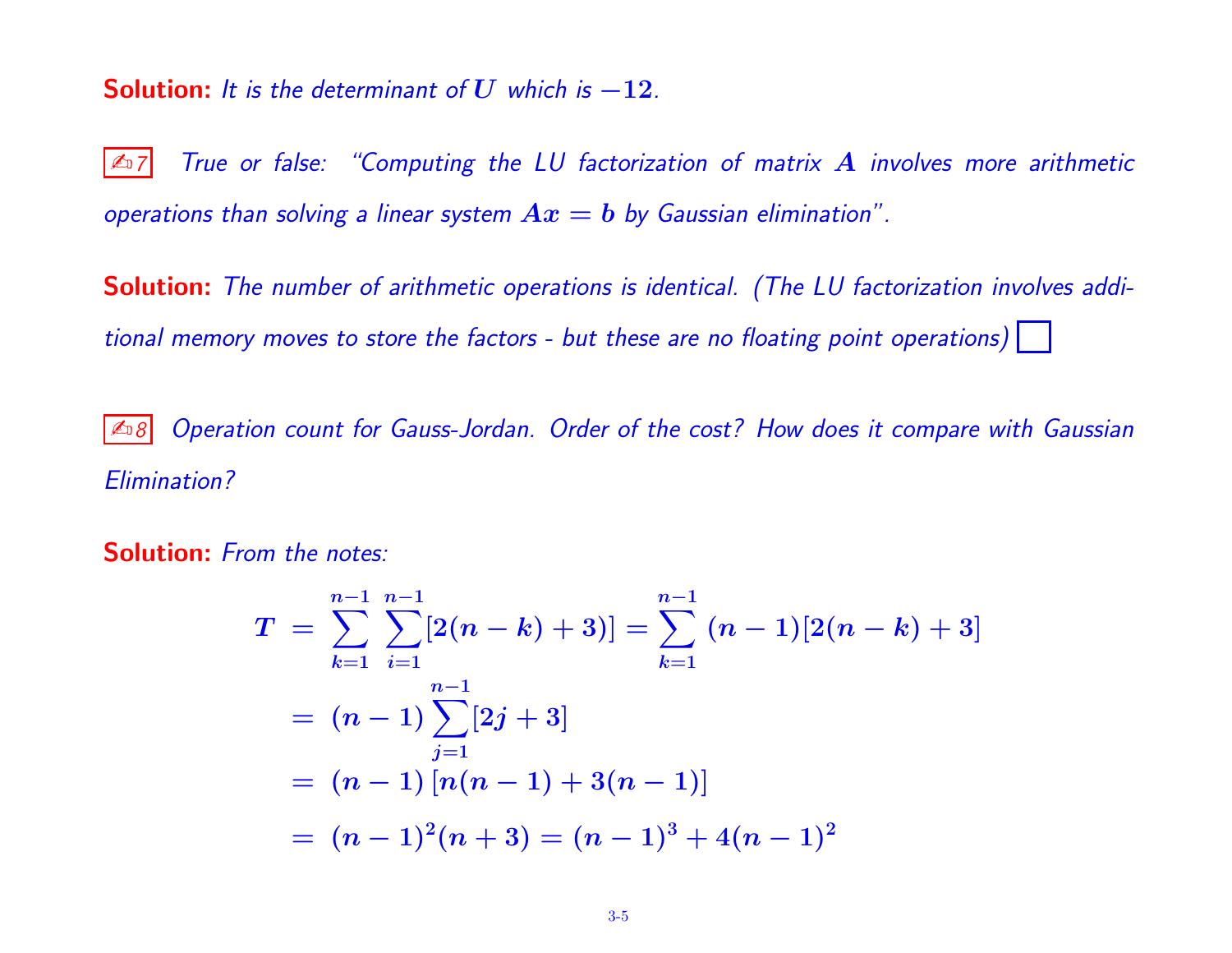The bottom line is that the cost is  $\approx n^3$  which is 50% more expensive than GE. This additional cost is not worth it in spite of the simplicity of the algorithm. For this Gauss-Jordan is seldom used in practice.

 $\boxed{\mathbb{Z}_9}$  What is the matrix  $\bm{P}\bm{A}$  when

$$
P = \begin{pmatrix} 0 & 0 & 1 & 0 \\ 1 & 0 & 0 & 0 \\ 0 & 0 & 0 & 1 \\ 0 & 1 & 0 & 0 \end{pmatrix} A = \begin{pmatrix} 1 & 2 & 3 & 4 \\ 5 & 6 & 7 & 8 \\ 9 & 0 & -1 & 2 \\ -3 & 4 & -5 & 6 \end{pmatrix} ?
$$

Solution: Instead of multiplying you just permute the row: row 1 in new matrix is row 3 of old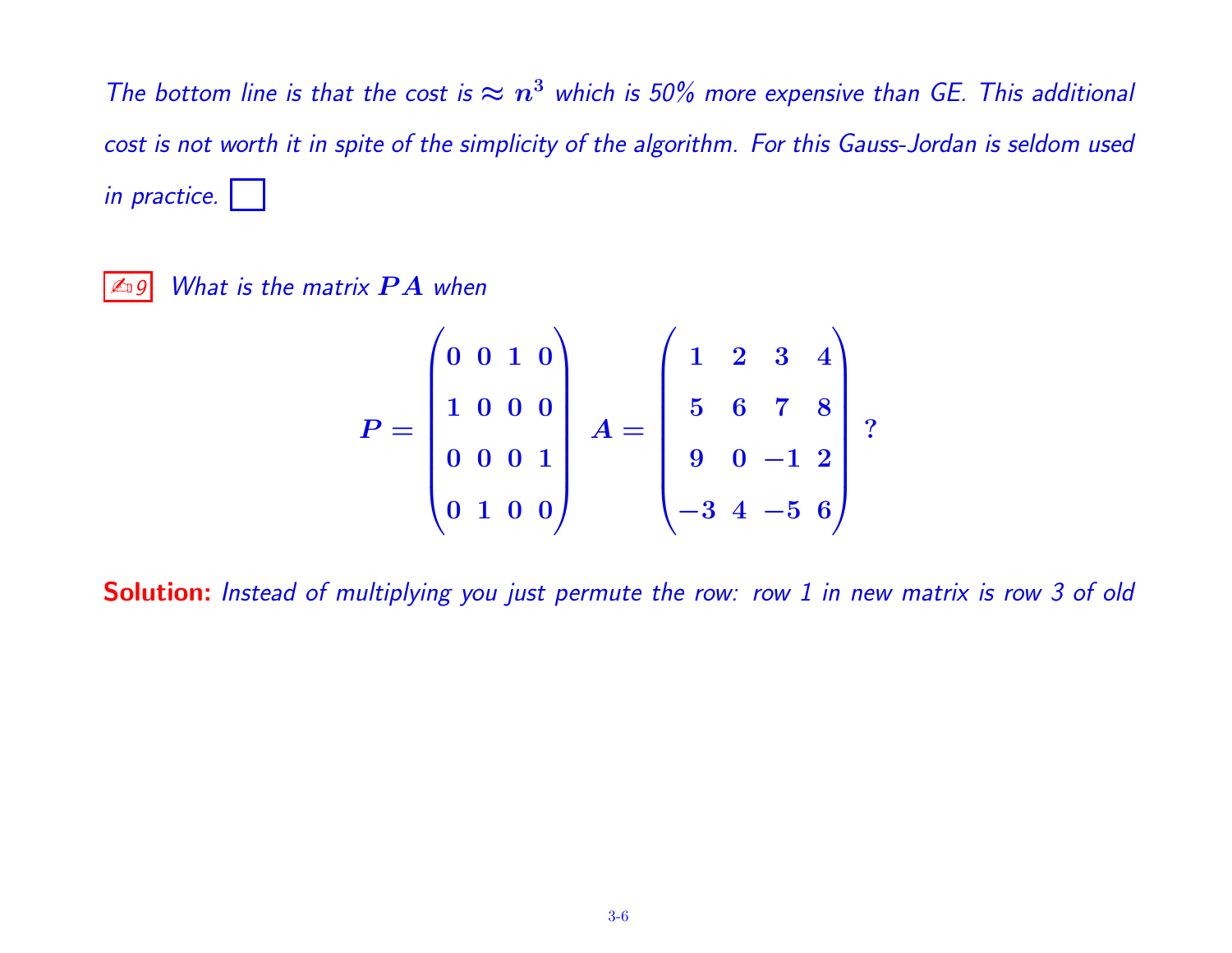matrix, row 2 is row 1 of old matrix, etc.

$$
PA = \begin{pmatrix} 9 & 0 & -1 & 2 \\ 1 & 2 & 3 & 4 \\ -3 & 4 & -5 & 6 \\ 5 & 6 & 7 & 8 \end{pmatrix}
$$

 $\mathbb{Z}$  10 In the previous example where

>> A = [ 1 2 3 4; 5 6 7 8; 9 0 -1 2 ; -3 4 -5 6]

Matlab gives  $det(A) = -896$ . What is  $det(PA)$ ?

**Solution:** It changes sign so  $\det(P A) = 896$ . This is because the permutation  $\pi = [3, 1, 4, 2]$ is made of 3 interchanges.

 $\vert$   $\mathbb{Z}_1$ 11 Given a banded matrix with upper bandwidth q and lower bandwidth  $p$ , what is the operation count (leading term only) for solving the linear system  $Ax = b$  with Gaussian elimination without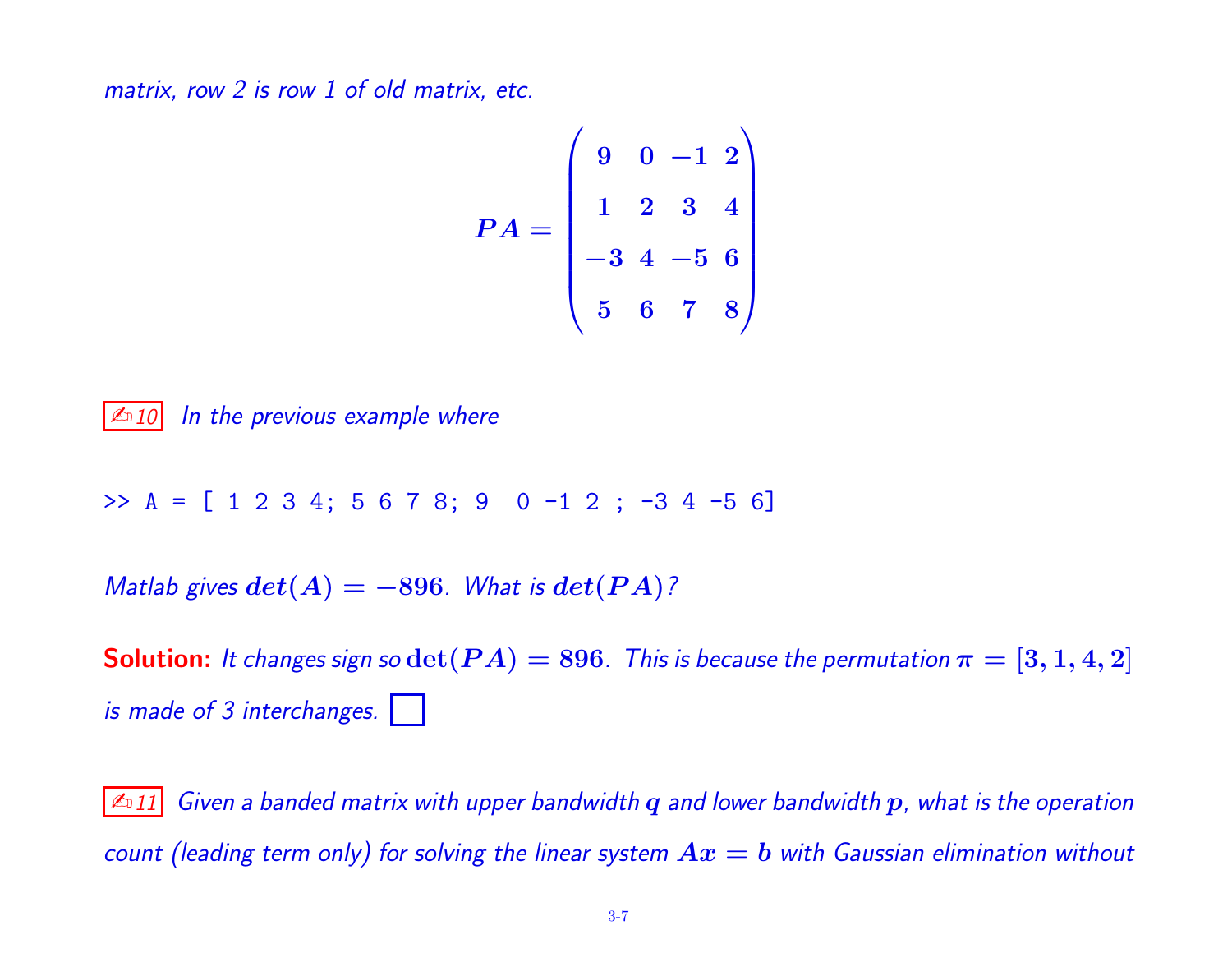pivoting? What happens when partial pivoting is used? Give the new operation count for the worst case scenario.

**Solution:** [Note: it is assumed that  $p \ll n$  and  $q \ll n$  but p and q are not related]. The important observation here is that Gaussian elimination without pivoting for this band matrix will operate on a rectangle: at step  $k$  only rows  $k+1$  to  $k+p$  are affected and columns  $k+1$  to  $k + q$  are affected.



In this rectangle each entry will be modified at the cost of 2 operations  $(*, +)$ . Total: 2pq for